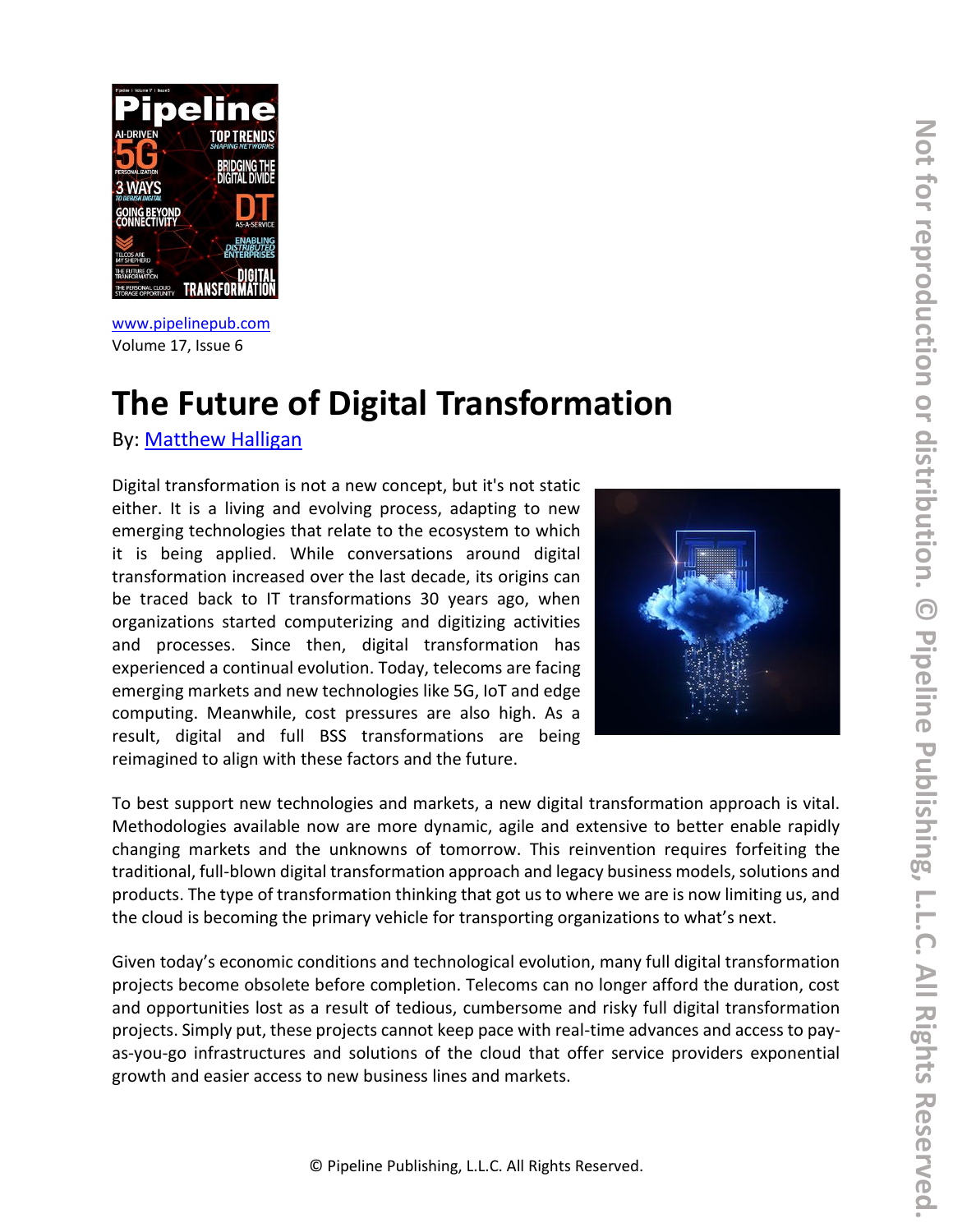# **Technology not for technology's sake**

CSPs are learning to carefully navigate new technology, avoiding adoption for the sake of technology as they assess more appropriately the value that technology brings to their customers and business as criteria for selection. Support system transformation is about delivering a solution that provides the underlying agility to also deliver innovative consumer business models and enable competitive differentiation to the CSP. Transformation is enabled through enablement technology such as the cloud.

# **5G won't wait**

5G is an inflection point for the telecom market, and it's amplifying the trajectory of cloud-scale connectivity. It provides ubiquitous coverage agnostic to the endpoint (for example, people, devices, and objects). It also provides characteristics like low latency, which enables new services such as multi-player gaming and streaming video on demand. This enables the realization of new business models, service offerings and revenue streams. 5G will trigger or enable the opportunity for telecom providers to take a bigger role in the digital ecosystem as a global "payment broker" provider for connecting people and payments in new ways, and the cloud is a co-catalyst to this opportunity.

Cloud is also impacting service velocity and cost structure. As it increases the capability to design, test and deliver services and better meet the evolving market demands, cost structures will shift from CAPEX to OPEX. To meet the need to scale or fail fast, the OPEX cost structure will afford service providers improved reaction time that is optimal in the fast-paced, rapidly changing market while reducing the financial risks.

# **SaaS as catalyst?**

SaaS-based solutions provide an evolutionary roadmap to digital transformation compared to the traditional, full digital transformation strategies that have been adopted in the past. The SaaS model offers a more flexible, agile and less-risky approach. The strategy allows for a stepped approach to test specific use cases, KPIs and measure alignment with an organization's future strategy while not affecting the existing core revenue-generating business. This flexibility also helps build a growing and expandible foundation for opportunities such as a partner ecosystem, edge and future unknowns.

While seemingly counterintuitive, a more gradual approach by leveraging new cloud-based technologies results in increased speed capabilities. Faster experimentation, testing, launching, time-to-value, ability to strategically address specific needs and use cases (as in specific lines of business, segments, offerings, and so on) are the benefits. Also, it's achieved with less risk than undertaking a full digital transformation. Then, if successful, the complete ecosystem can gradually be migrated.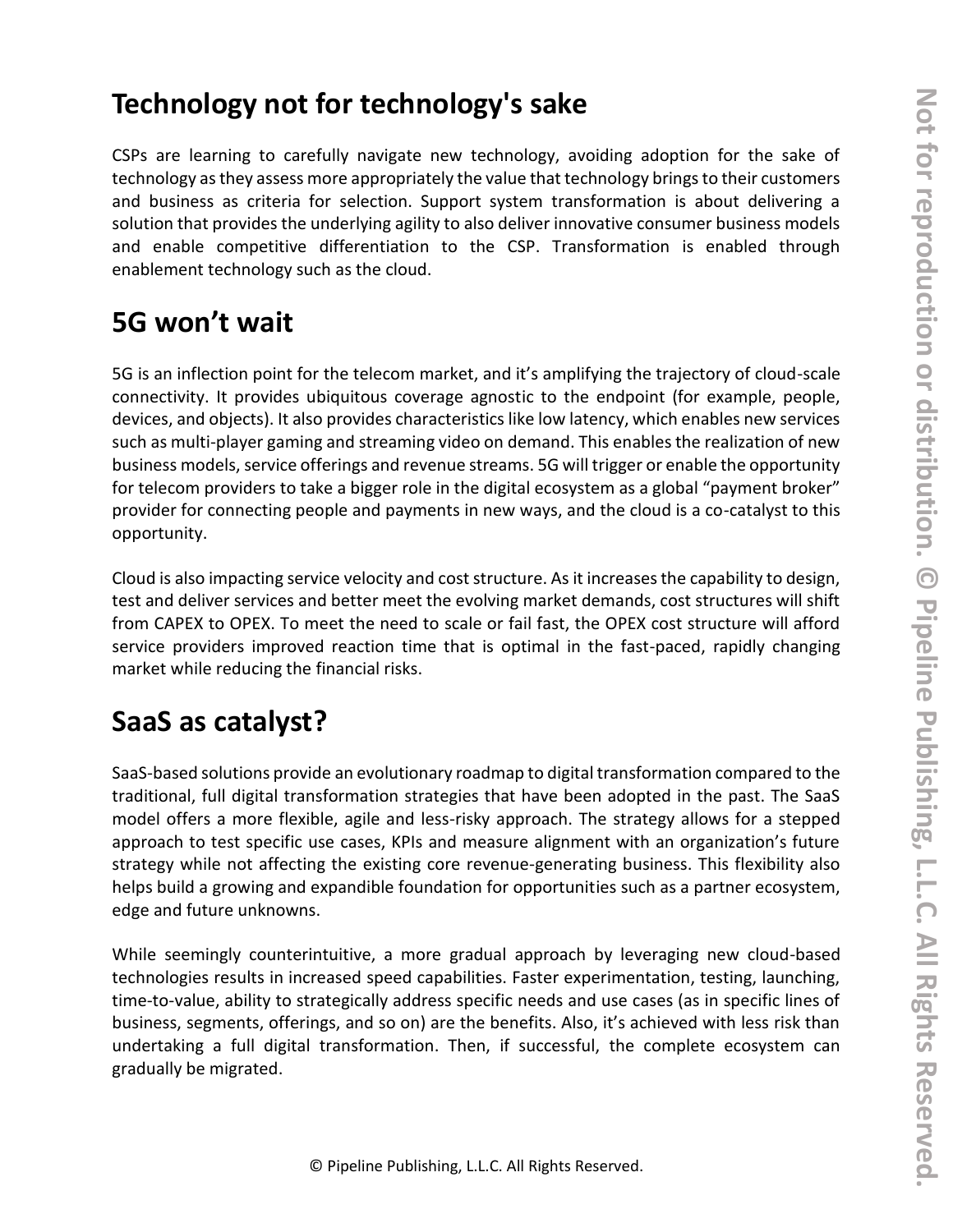Agile development is advanced with the introduction of continuous integration and deployment (CI/CD), and CI/CD is truly realized with the delivery of a cloud-native solution. The transformation of the software delivery lifecycle has a game-changing impact on R&D and, more importantly, on innovation acceleration. The ability to roll in and out new features in production with immediate feedback and next to no risk, while controlling the velocity of the change introduction, paves the way for unlocking the CSP's reservation to innovate and move at pace with new business offerings. This is the essence of successful digital transformation.

For example, recently Truphone deployed a cloud-native online charging system (OCS) into production and was servicing consumers in under five months, one-fourth the industry standard. This was then succeeded by continuous biweekly delivery cycles introducing new functionalities. Included in this were an automation testing framework and CI/CD [Kubernetes-](https://kubernetes.io/)based pipeline; shrinking time and costs to test and introducing confidence to support faster time-to-market solutions.

The gradual approach speeds up time-to-launch and time-to-value. Since it is not the whole ecosystem being transformed at one time, service providers can strategically evaluate, pinpoint and select what is needed, migrated and deployed. With the cloud, the ramp-up and time-tovalue is typically one to four months to have a live and configured system.

#### **Transforming digital transformation**

What does a reimagined full digital transformation look like in practice and application? As service providers transition to the cloud to enable increased connectivity, 5G, IoT, edge and prepare for emerging opportunities, cloud technology begins to prove its superiority in the concept stage. The ability to start small, test and then expand new functionality and capabilities is what new digital transformation is about.

Inherently, it carries less risk, cost, time and commitment. It's more experimental, leading to increased innovation, exploration and discovery. Cloud-based transformation avoids full transformation in favor of identifying a new use case and putting it in parallel to the core BSS. The approach offers a full, generic version that can be installed and configured to specific needs. It also provides the opportunity for further identification, development and honing of the use case through testing.

Cloud also enables transformation through sandbox environments linking the service provider and vendor for rapidly testing and validating new functionalities. Sandboxing experimentation allows for trying out, evaluating and building up new functionalities based on specific customer needs. It allows CSPs greater influence on the feature definition and requirements during the process. Once it's determined how a functionality will work and that it can be repeated, a quality gate is established, and clusters can be spun up for scaling.